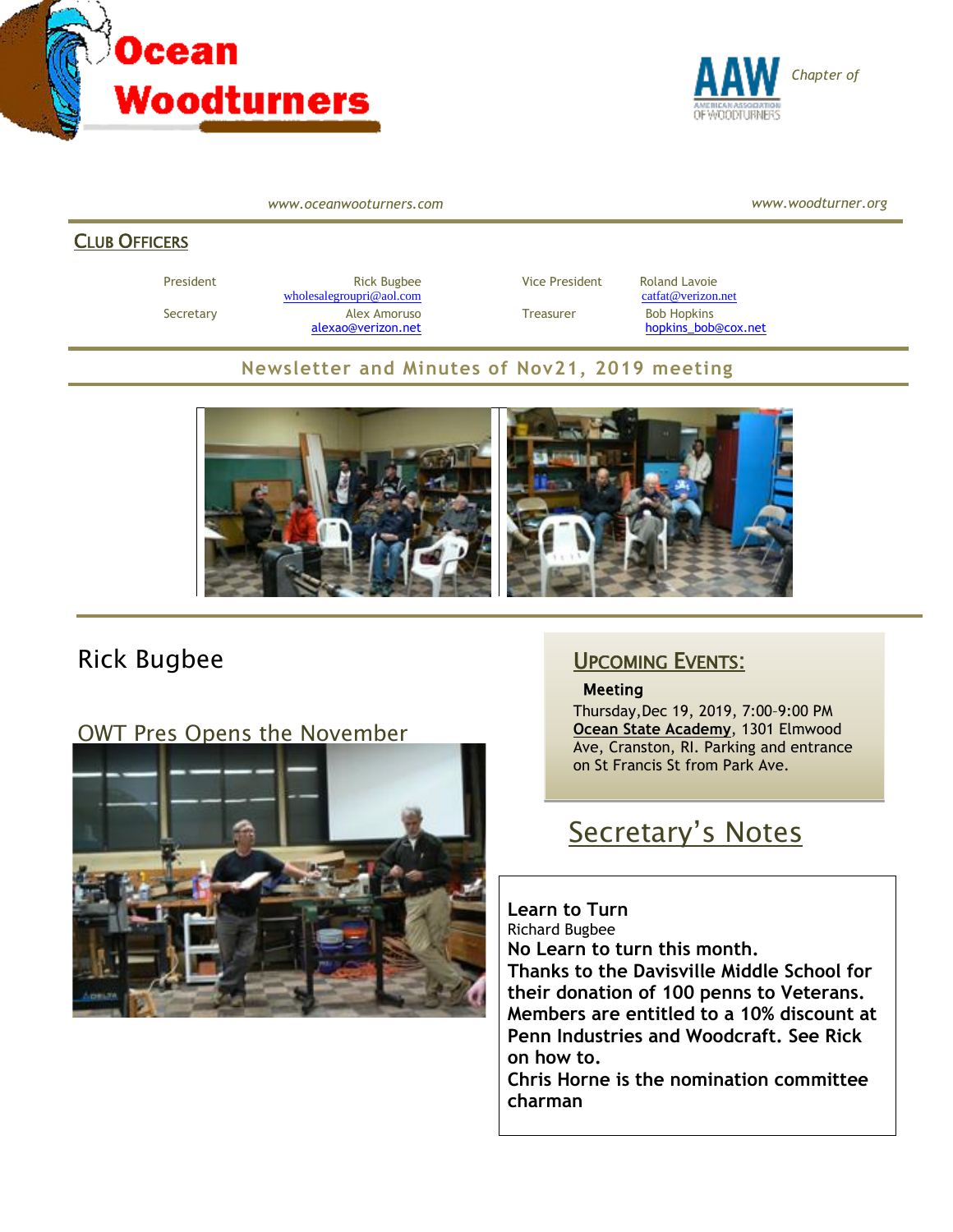

**Mike Cotton shows his Maple and Epoxy turning**

## Meeting Minutes

Rick opened the meeting with 22 members Treasurer's Report: General Fund \$2375.57 Camera Fund \$585.47 Total \$2961.04 Committee Reports. Program Committee: No report Outreach Committee: No report Fundraising Committee: No report

# Treasures notes

Bob Hopkins

You can pay your dues directly from the website at <http://www.oceanwoodturners.com/dues.cfm> Dues: Club dues are \$25 annually. For members who wish to have a printed Newsletter mailed to them monthly, there is an annual charge of \$5 to cover postage, payable with club dues.

All payments should be mailed to:

Bob Hopkins, 48 Tilbury Drive, Bristol, RI 02809

# Show and Tell



Rick Bugbee shows us his bowl made of Yew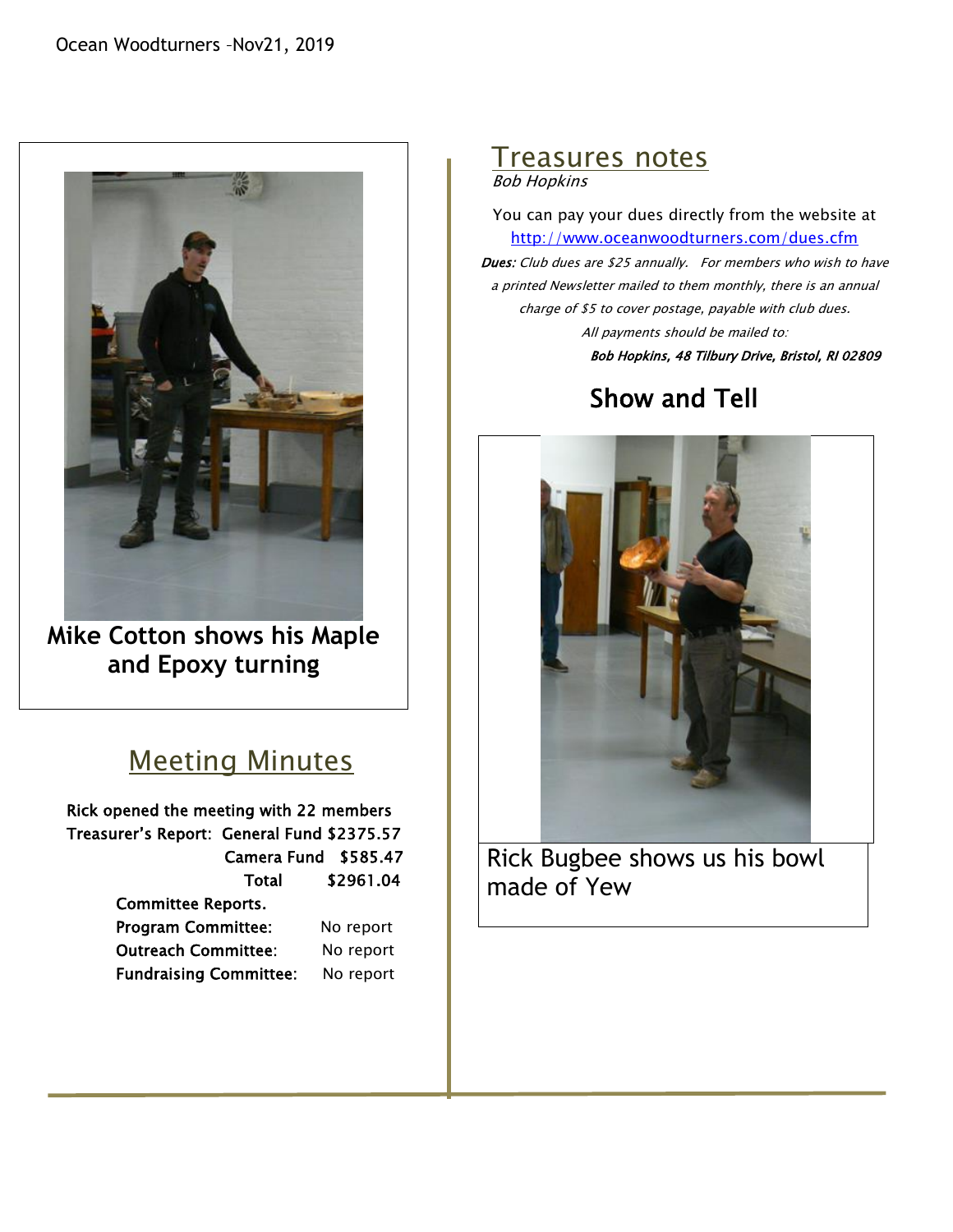## Show and Tell





**A new member Jay shows his Bottle opener**



 **Alex Amoruso**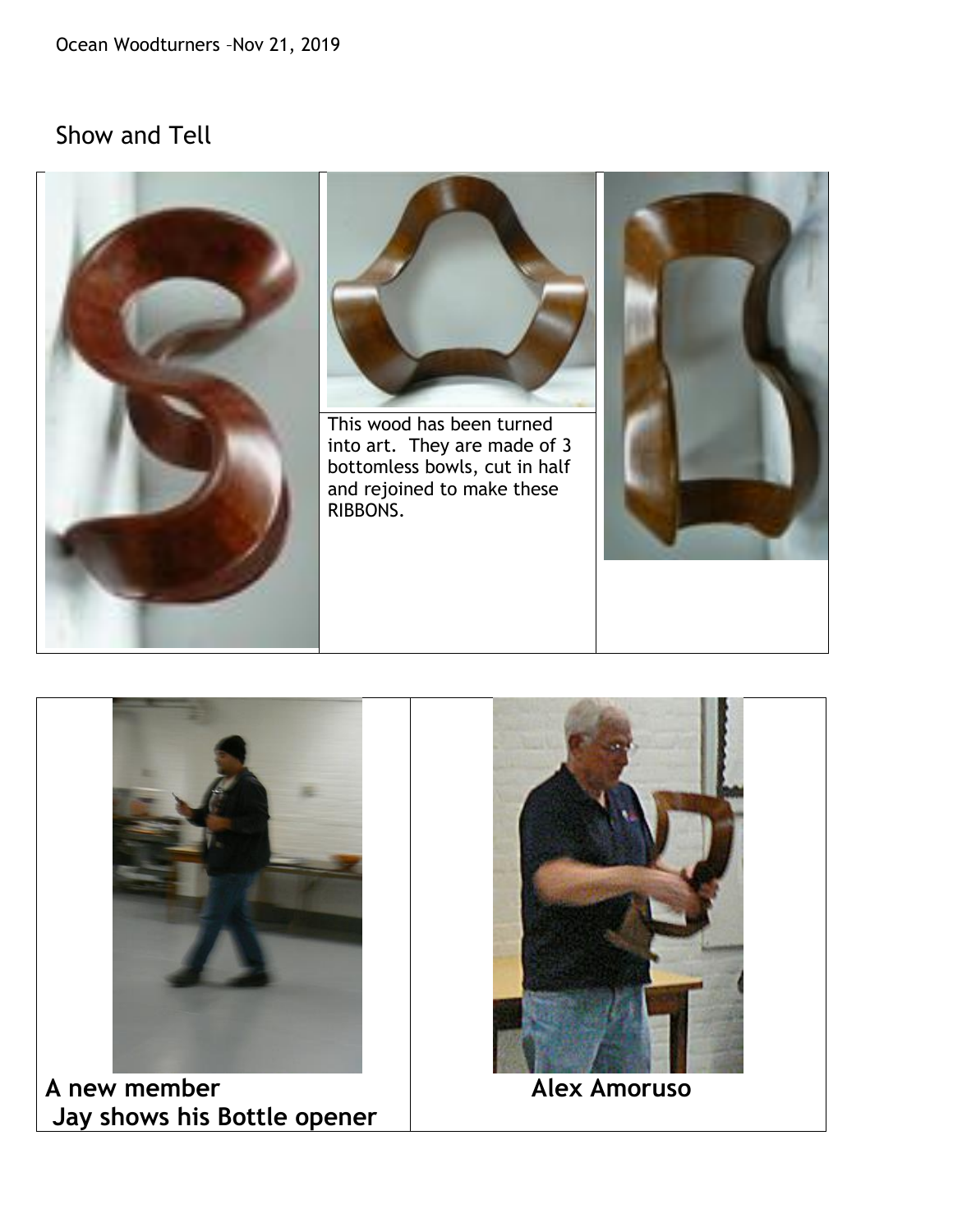President's Note for The December Meeting Thursday 19 Merry Christmas to all.

Welcome New Member Brett Lawson

This month our meeting is not only a party to share with friends and fellow turners. But to elect a new slate of officers. Please bring your vote……

There is still time to get involved with the 2020 year by attending and helping out. I would like to invite anyone who wants to step up to take on a committee.

I would like to thank Mike Cotton especially who has been a member for only a year. He has stepped up at each meeting taking care of raffles, video's, face book and now is on the slate for Secretary. THANK YOU, MIKE.

Gene and Rick will be visiting the Veterans Home in Bristol, Ri on Tuesday December  $17<sup>th</sup>$  with our pens for Vets. I would like to thank all who made pens for this event. Our goal is 190 pens which we supplied 90 of those.

We have a great raffle on tap for this meeting. So far and still growing we have burls, 10 gift cards and a mystery gift. Tickets are \$2.00 ea or 3 for \$5.00

There is no learn to turn for this meeting as we will be in party mode. Remember this is potluck so please check with Gene Amaral as what is needed.

If you have not been to a meeting in a while this will be a great time to look at the progress that has been made since our move from Dunne Studios, as well as reunite with some old friends. As a lot of us will bring family and friends I think this is a great time to bring in your show and tell items for all to see.

Merry Christmas and Happy new Year from the officers Rick, Roland, Alex and Bob.

Ocean Woodturners Group E-mail is [Oceanwoodturner@freelist.com](mailto:Oceanwoodturner@freelist.com) you must sign up to receive this, go to oceanwoodturners,com select become a member, go to step 4 and add your e-mail to enroll or email to Jeff Mee at jmee@hotmail.com if you're having trouble.

Check out the new Ocean Woodturners Facebook page! It's brand new so we'll be adding content as time passes. Make sure to Like and Share and help bring much-needed public exposure to our Club!

https://www.facebook.com/OceanWoodturners/

Check out the new Ocean Woodturners Facebook page! It's brand new so we'll be adding content as time passes. Make sure to Like and Share, and help bring much-needed public exposure to our Club!

<https://www.facebook.com/OceanWoodturners/>